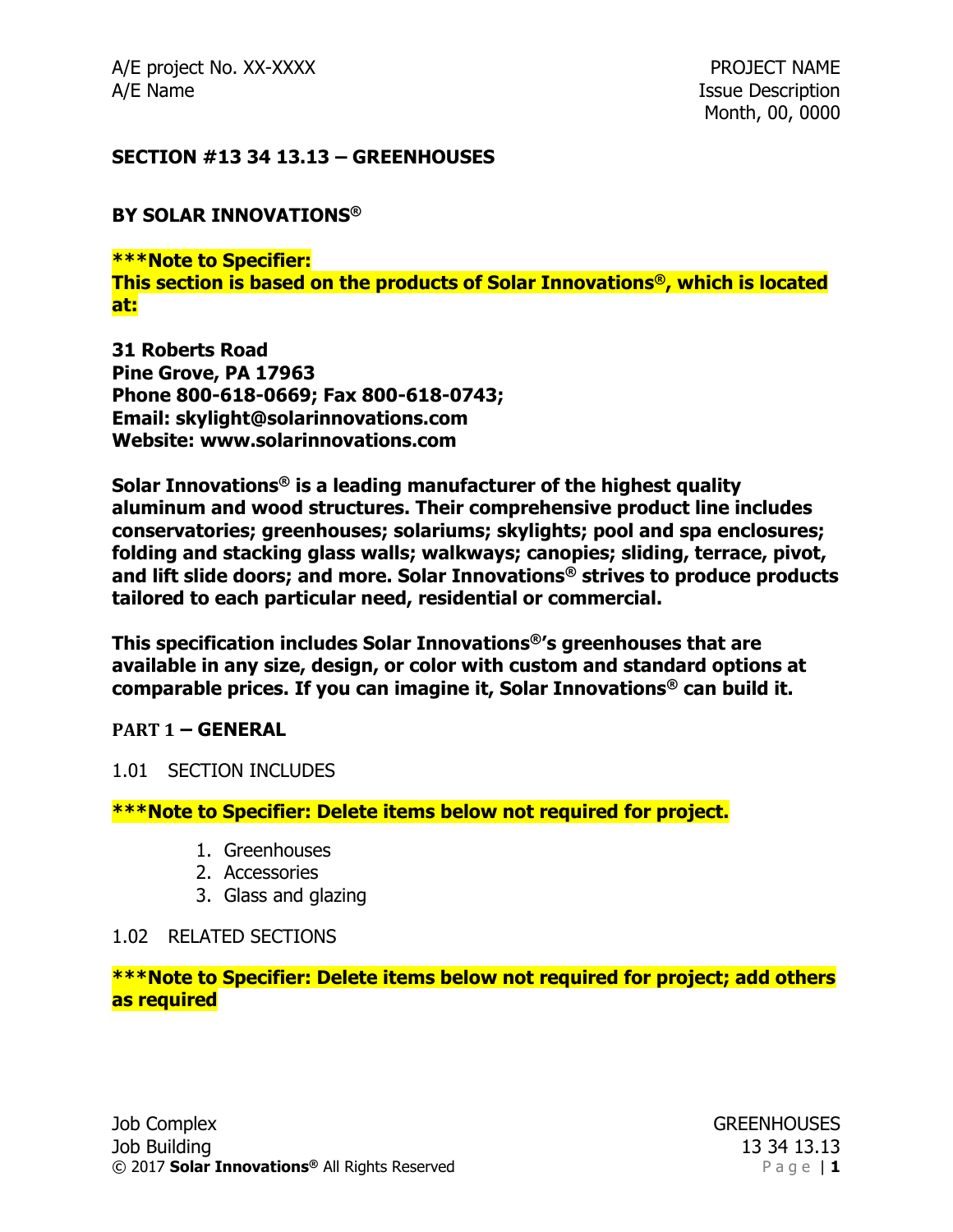- A. Section 033000 Cast-in-place Concrete Openings in cast-in-place concrete
- B. Section 034500 Precast Concrete Wall Panels: Opening in precast concrete wall panels.
- C. Section 048100 Unit Masonry Assemblies Openings in masonry
- D.Section 054000 Cold Formed Metal Framing: Framed Openings
- E. Section 061000 Rough Carpentry: Framed Openings
- F. Section 062000 Finish Carpentry: Interior Wood Casing
- G.Section 072100 Thermal insulation: batt insulation at window perimeter
- H.Section 074600 Siding and Trim
- I. Section 076200 Flashing and Sheet Metal: Flashing associated with windows and doors
- J. Section 079200 Joint Sealers

### 1.03 REFERENCE STANDARDS

- A. The latest published edition of a reference shall be applicable to this Project unless identified by a specific edition date
- B. All reference amendments adopted prior to the effective date of this Specification shall be applicable to this Project
- C.All materials, installation, and workmanship shall comply with the applicable requirements and standards addressed within the following references:

# **\*\*\*Note to Specifier: Delete any references below that are not required by the project, and add others as required.**

- 1. AAMA611 Voluntary specifications for anodized architectural aluminum (revised).
- 2. AAMA1503 Voluntary test method for thermal transmittance and condensation resistance of windows, doors, and glazed wall sections
- 3. ASTM A36/A36M Standard specification for carbon structural steel
- 4. ASTM B221/B221M Standard specification for aluminum and aluminumalloy extruded bars, rods, wires, profiles, and tubes
- 5. ASTM B241/B241M Standard specification for aluminum and aluminumalloy seamless pipe and seamless tubes
- 6. ASTM C1115 Standard specification for dense elastomeric silicone rubber gaskets and accessories
- 7. ASTM C864 Standard specification for dense elastomeric compression seal gaskets, setting blocks, and spacers
- 8. ASTM E283 Standard test method for structural performance of exterior windows, curtain walls, and doors by uniform static air pressure difference.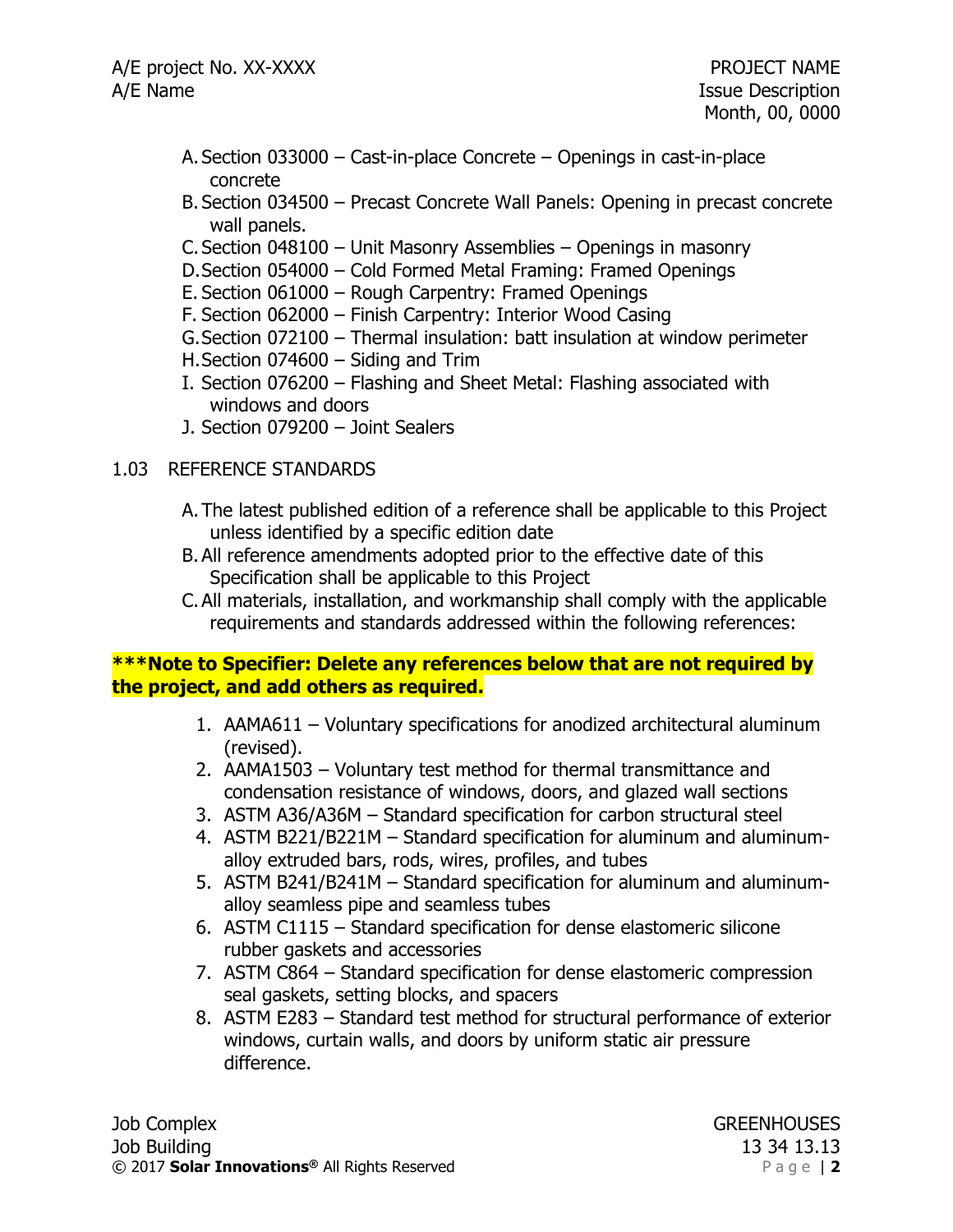- 9. ASTM E330 Standard test method for structural performance of exterior windows, curtain walls, and doors by uniform static air pressure difference
- 10.ASTM E331 Standard test method for water penetration of exterior windows, curtain walls, and doors by uniform static air pressure difference
- 11.ASTM E547 Water penetration of exterior windows, curtain walls, and doors.
- 12.ASTM E1886 Standard test method for performance of exterior windows, curtain walls, doors, and impact protective systems impacted by missiles and exposed to cyclic pressure differentials
- 13.ASTM E 1996 Standard specification for performance of exterior windows, curtain walls, doors, and impact protective systems impacted by windborne debris in hurricanes
- 14.AWS D1 Structural welding code
- 15.FGMA Flat glass marketing association, glazing manual

### 1.04 PERFORMANCE REQUIREMENTS

- A.Air and Water Leakage Design, fabricate, assemble, and erect the aluminum glazed system to be permanently free of significant air leakage. Significant leakage shall be defined as a differential test pressure amounting to 20 percent of specified strength performance pressure required with operable windows doors, or joints (if any) sealed to prevent crack leakage.
	- 1. Significant Air Leakage No more than 0.18 cfm per square foot (projected area of module), determine by ASTM 283
		- a. Supply certified testing report(s) adhering to the requirements set forth by ASTM-E283 at the required pressure of 1.57psf and 75Pa.
		- b. Supply certified testing report(s) adhering to the requirements set forth by ASTM-E283 at the required pressure of 6.24psf and 300Pa.
	- 2. Significant Water Leakage Any uncontrolled penetration of water, determined by ASTM E 331; at test pressure equal to 10% of positive wind pressure design, but not less than 12psf.
- B. Structural Performance Structural performance as tested in accordance with ASTM-E330; with no glass breakage or permanent damage to fasteners, anchors, hardware, or actuating mechanisms
	- 1. Normal wall deflection should not exceed 1/175 of clear span for span lengths of 13'6" or less and  $1/240 + 1/4$ " for all others. Restrict deflection to ¾" maximum for individual glazing lites.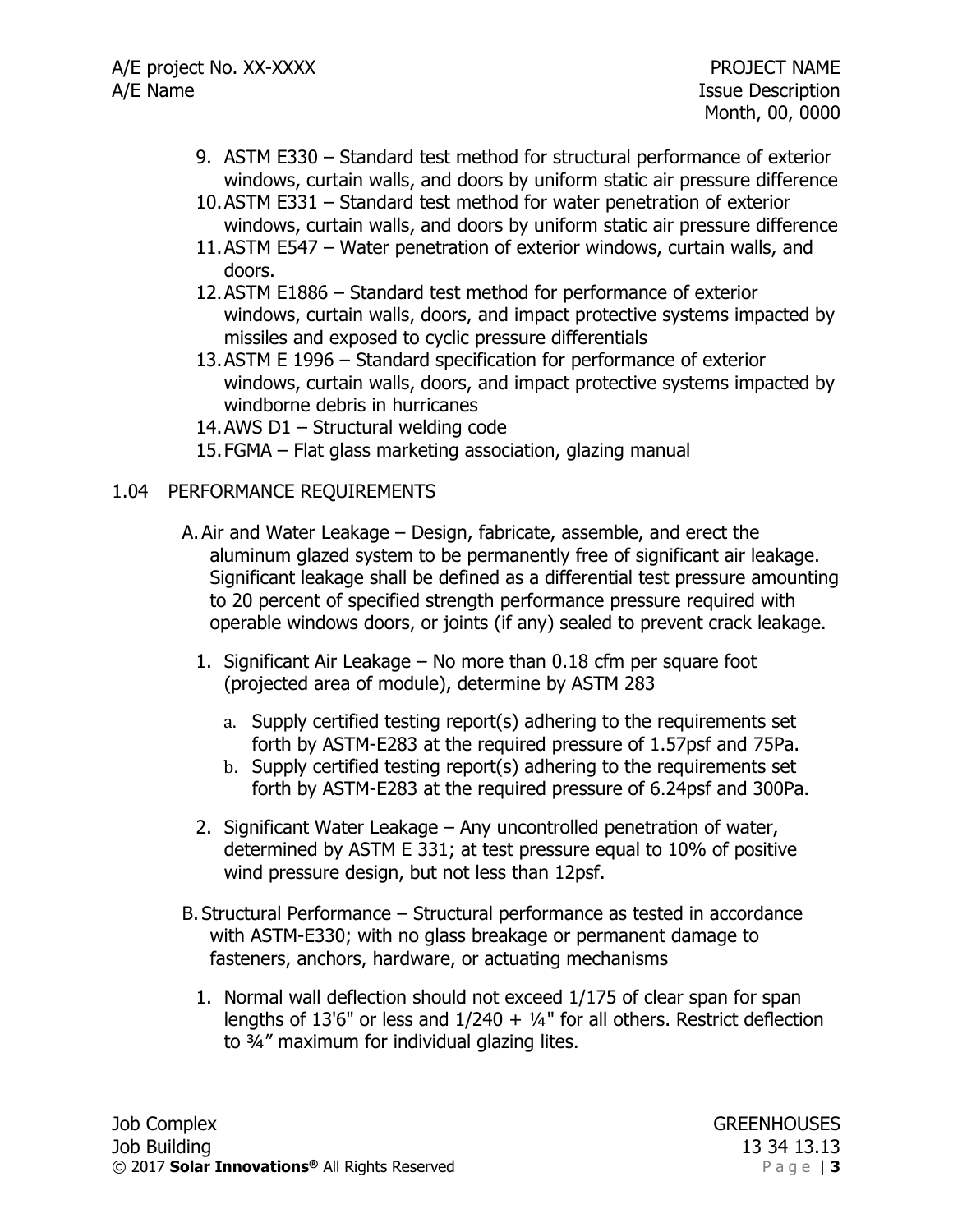- 2. Parallel to wall deflection should not exceed 75% of glass edge clearance. Restrict deflection to L/360 or 1/8" maximum. Restrict deflection to 1/16" maximum above doors and/or windows. It shall be permitted to increase the deflection to 1/8" if the door operation is not affected.
- 3. Deflection of the entire assembly, including, but not limited to, glass, shall not exceed 1 ½"
- C. Thermal Performance Tested values, certifications, and simulation protocols
	- 1. U-Value Unit to comply with the U-value NFRC rated, or simulated in accordance with NFRC 100 protocol, shown in manufacturers latest published data for the glazing and sill specified.
		- a. U-Value requirement Based on glazing (consult manufacturer)
	- 2. Solar Heat Gain Coefficient Unit to comply with the Solar Heat Gain Coefficient NFRC rated, or simulated in accordance with NFRC 200 protocol, shown in manufacturers latest published data for the glazing and sill specified.
		- a. SHGC requirement Based on glazing (consult manufacturer)
	- 3. Visible Light transmittance Unit to be simulated for complete system visible light transmittance for the specific system details including glazing and required sill.
		- a. Visible Light Transmittance– Based on glazing (consult manufacturer)

### 1.05 MANUFACTURER'S CERTIFICATES

### **\*\*\*Note to Specifier: Select the appropriate set of test results for the project details. Delete all other paragraphs.**

A. SI5600 Pyramid Skylight

- 1. Air Infiltration Test ASTM E283
	- a. Force of  $1.57$ psf = 0.18cfm/ft<sup>2</sup> infiltration
	- b. Force of 6.24psf =  $0.09$ cfm/ft<sup>2</sup> infiltration
- 2. Water Penetration Test ASTM E331
	- a. Water pressure of 30.0psf 5qph/ft<sup>2</sup> = no leakage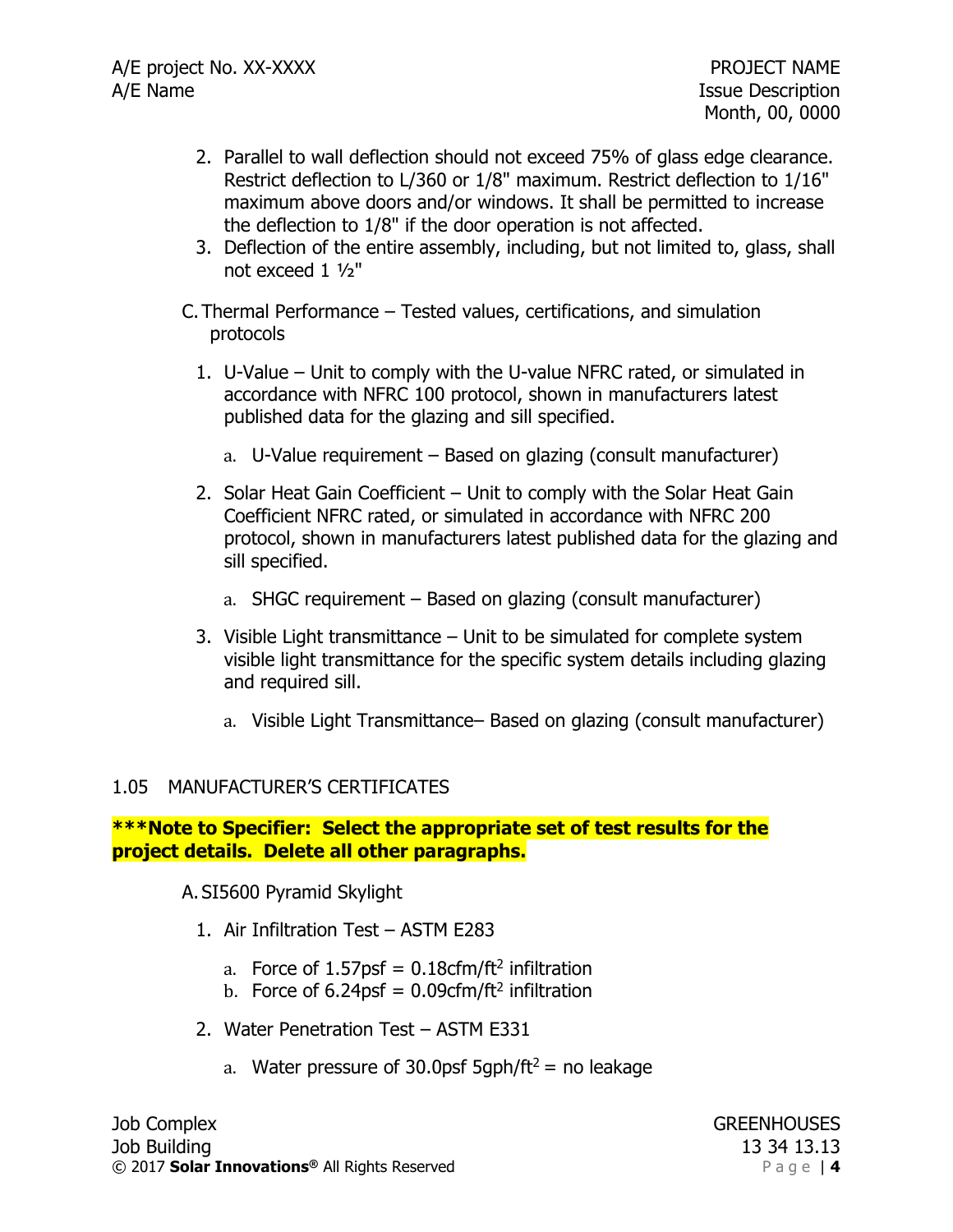- 3. Uniform Structural Load Test ASTM E330
	- a. Force of 130psf exterior  $= 0.065$ " permanent set (overload)
	- b. Force of 130 psf interior  $= 0.001$ " permanent set (overload)
- 4. Florida Product Approval
	- a. Impact FL# 11259.1

### 1.06 SUBMITTALS

- A. Submit under the provisions of Section 013000 for review and approval for fabrication.
- B. Shop Drawings Detailed drawings prepared specifically for the project by manufacturer. Include information not fully detailed in manufacturer's standard product data, including, but not limited to, wall elevations and detail sections of every typical composite member. Show opening dimensions, framed opening tolerances, profiles, product components, anchorages, and accessories.
	- 1. Indicate fastener locations, glazing, and hardware arrangements
	- 2. Include schedule identifying each unit, with marks or numbers referencing drawings
	- 3. Must show all surrounding substrates and relevant conditions
	- 4. Must be drawn in the domestic USA, by the manufacturer of the system.
- C. Product Data Manufacturer's data sheets on each product to be used, including:
	- 1. Storage and handling requirements and recommendations
	- 2. Preparation instructions and recommendations
	- 3. Installation methods

# **\*\*\*Note to Specifier: Delete color section samples if colors have been preselected.**

- D.Color Samples Two complete color chip sets representing manufacturer's full range of stocked colors with a standard size of 2" x 3" (50mm x 75mm).
- E. Verification Samples required samples for verification of system
	- 1. Aluminum Finish Two samples, minimum size of 2" x 3" (50mm x 75mm), representing actual product and color.
	- 2. Glazing Two samples, minimum size of  $12" \times 12"$  (300mm x 300mm), representing specified glass, including coatings and/or frit pattern(s).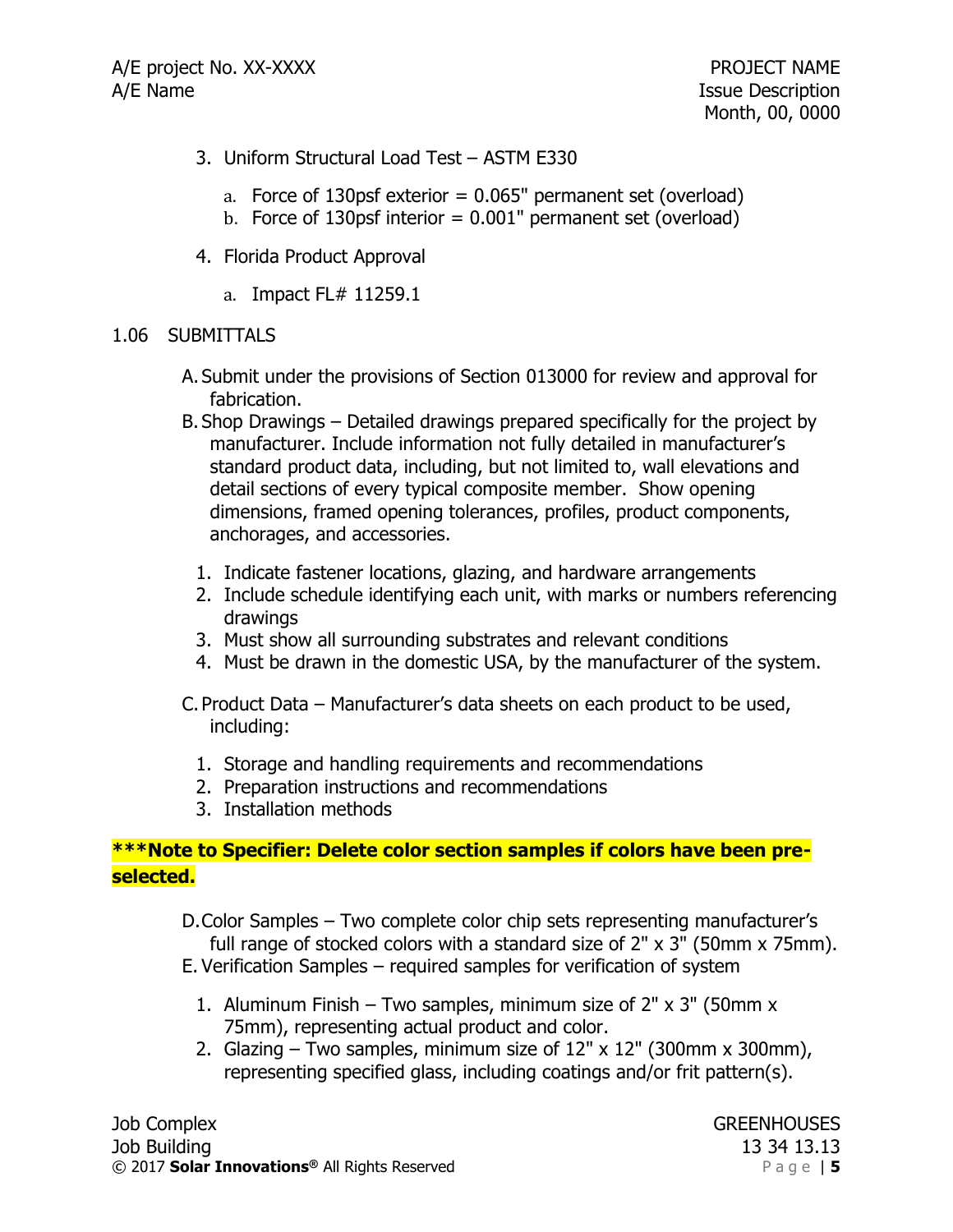#### **\*\*\*Note to Specifier: Assembly sample provided upon request only.**

3. Assembly Sample – One sample illustration connection details with a maximum size of  $12" \times 12" \times 12"$ . Glazing included as offered by glass supplier. Sample developed to best represent the specified product.

#### 1.07 QUALITY ASSURANCE

- A.Manufacturer qualifications company shall be a company specializing in the manufacturing of products specified in this section. Manufacturer shall have at least nineteen (19) years of experience in fabrication and erection of projects of similar scope.
	- 1. Manufacturer must use an extruded aluminum system comprised of domestically produced aluminum and is fabricated/assembled in the use.
	- 2. Manufacturer must be recognized by NAMI.
	- 3. Manufacturer must be a member in good standing of the National Sunroom Association (NSA).
	- 4. Manufacturer must be a member in good standing of the National Greenhouse Manufacturer's Association (NGMA).
	- 5. Manufacturer must be a member in good standing of the National Glass Association (NGA).
	- 6. Manufacturing facility must have achieved Gold LEED certification
- B. Installer Qualifications Installer shall be experienced in performing the work of this section that has specialized in installation of work similar to that required for this project for a minimum of nineteen (19) years.

**\*\*\*Note to Specifier: Include a mock-up if the project size and/or scope warrant taking such a precaution. The following is one example of how a mock-up on a large project might be specified. When deciding on the extent of the mock-up, consider all the major different types of work on the project and consult with product manufacturer prior to selection.**

#### C. Mock-ups

- 1. Provide a mock-up for evaluation of surface preparation techniques and application workmanship.
	- a. Approximate size: \_\_\_\_\_\_\_\_\_\_\_\_\_\_\_\_\_\_\_
	- b. Finish areas designated by Architect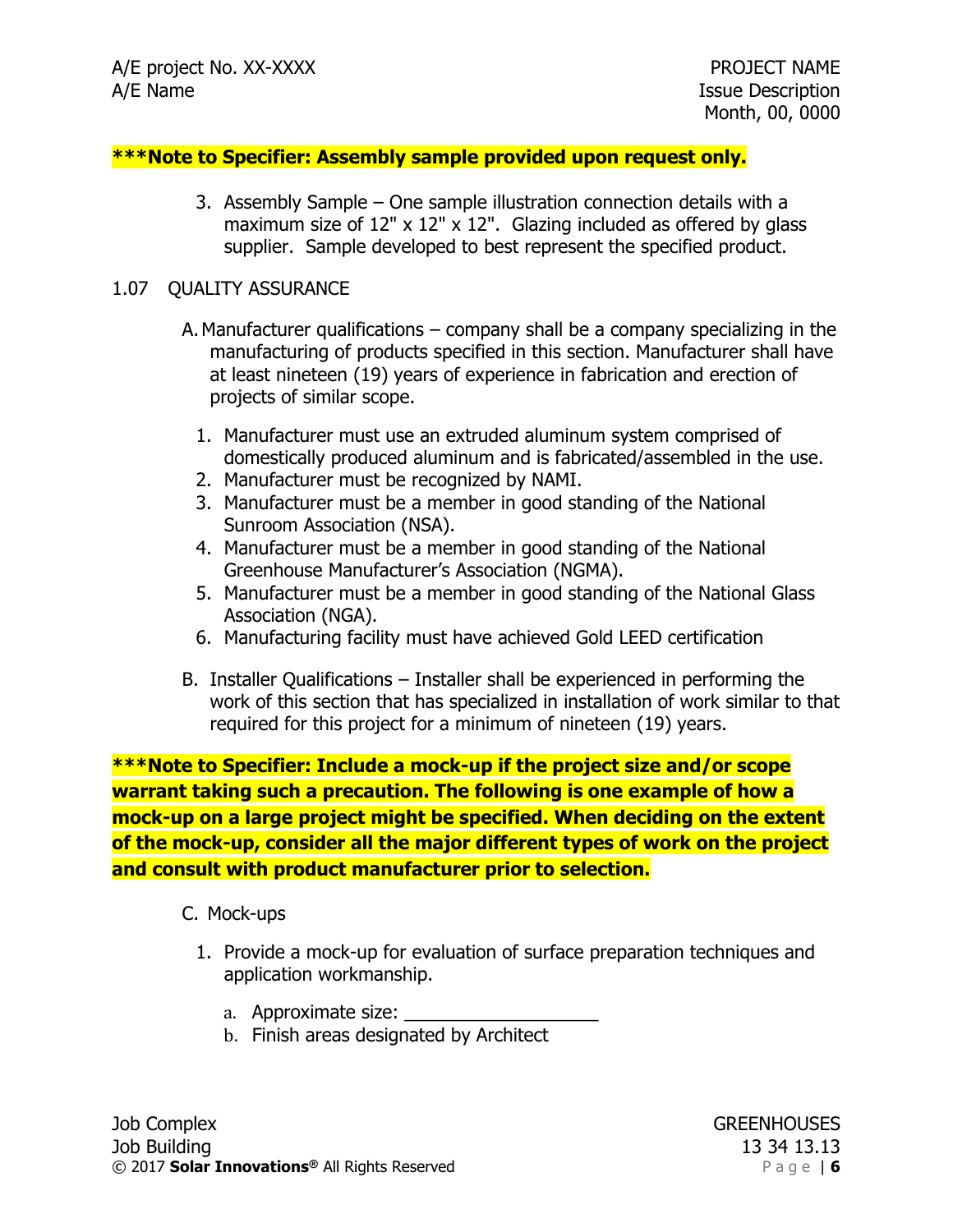- c. Do not proceed with remaining work until workmanship, color, and sheen are approved by Architect.
- d. Refinish mock-up area as required to produce acceptable work.
- e. Incorporate accepted mock-up as part of the Work.

### 1.08 DELIVERY, STORAGE, AND HANDLING

- A.Deliver products to the jobsite freight prepaid.
- B. Store products in manufacturer's original unopened packaging, covered to protect factory finishes from damage, precipitation, and construction dirt until ready for installation
- C. Store materials off construction grounds in a secure location that is a dry, covered area and protected from weather conditions
- D.Inspect and report any freight damages to the manufacturer immediately.

### 1.09 PROJECT CONDITIONS

- A.Maintain environmental conditions (temperature, humidity, and ventilation) within limits recommended by manufacturer for optimal results. Do not install products under environmental conditions outside manufacturer's absolute limits.
- B. Perform structural silicone sealant work when air temperature is above 10° F (minus 12° C)

### 1.10 WARRANTY

- A. Provide manufacturer's limited warranty that all components are warranted for one (1) year for cases of normal use. Many components are also warranted by the original manufacturers for greater lengths of time. Reference original warranty for complete warranty time frames.
- B. Warranty Addendum Manufacturer offers extended warranties and service contracts on a per job basis.

# **\*\*\*Note to Specifier: Delete warranties below that do not apply to the selected finish(es).**

C. Frame Finish

- 1. For anodized finishes provide a warranty of five (5) years.
- 2. For stock color AAMA 2605 finishes with 2-3 coats powder or liquid dependent on color and/or application, provide paint manufacturer's warranty for color and film integrity for at least fifteen (15) years from date of application.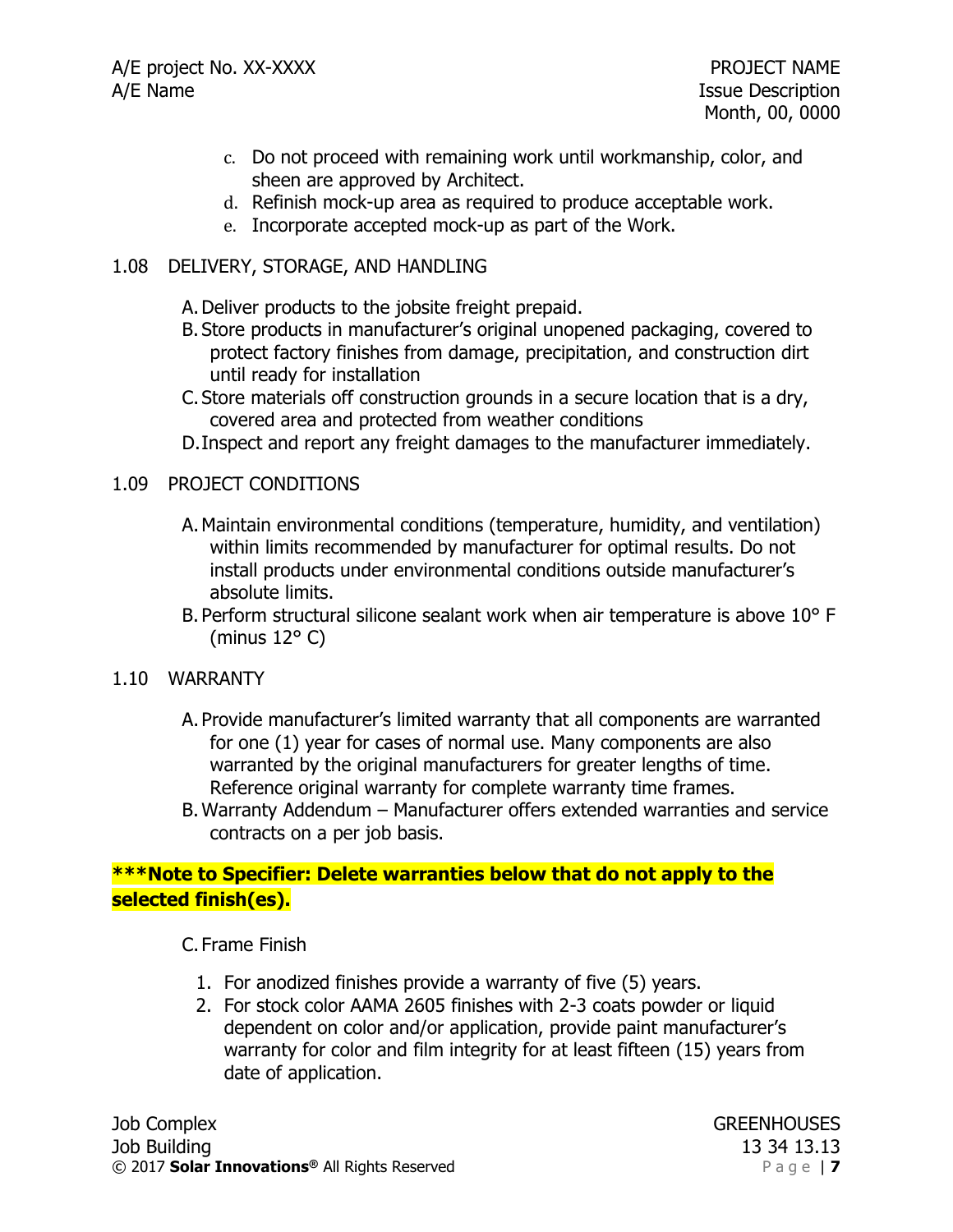- 3. For custom color AAMA 2605 finishes with 2-3 coats powder or liquid dependent on color and/or application, provide paint manufacturer's warranty for color and film integrity for at least fifteen (15) years from date of application.
- 4. For stock color AAMA 2604 finishes with 2 coats powder or liquid, provide warranty for color and film integrity for ten (10) years from date of application.
- 5. For custom color AAMA 2604 with 2 coats powder or liquid, provide paint manufacturer's warranty for cracking and pulling integrity for ten (10) years from date of application.
- 6. For stock AAMA 2603 finishes with 1 coat liquid only, thermosetting acrylic resin finishes, provide warranty for cracking and pulling integrity for five (5) years from date of application.
- 7. For custom color AAMA 2603 finishes with 1 coat liquid only, provide paint manufacturer's warranty for cracking and pulling integrity for at least five (5) years from date of application.
- 8. Custom warranty period, \_\_\_\_ years, to be approved and accepted in writing by Solar Innovations® based on project's scope and application

# **\*\*\*Note to Specifier: Under extreme conditions, warranties for glazing may be less than 20 years. Verify conditions with manufacturers. Delete the following paragraph if not required; edit to suit conditions.**

D.For glazing, provide glazing manufacturer's standard warranty against defective materials, delamination, seal failure, and defects in manufacturing for up to twenty (20) years.

# **PART 2 PRODUCTS**

2.01 ACCEPTABLE MANUFACTURERS

A. Product based on Solar Innovations® Greenhouse Systems, as provided by: Solar Innovations® 31 Roberts Road Pine Grove, PA 17963 Phone 800-618-0669 / Fax: 800-618-0743 Email: [skylight@solarinnovations.com](mailto:skylight@solarinnovations.com) Website: [www.solarinnovations.com](http://www.solarinnovations.com/)

**\*\*\*Note to Specifier: Delete one of the following two paragraphs; coordinate with requirements of Division 1 section on product options and substitutions.**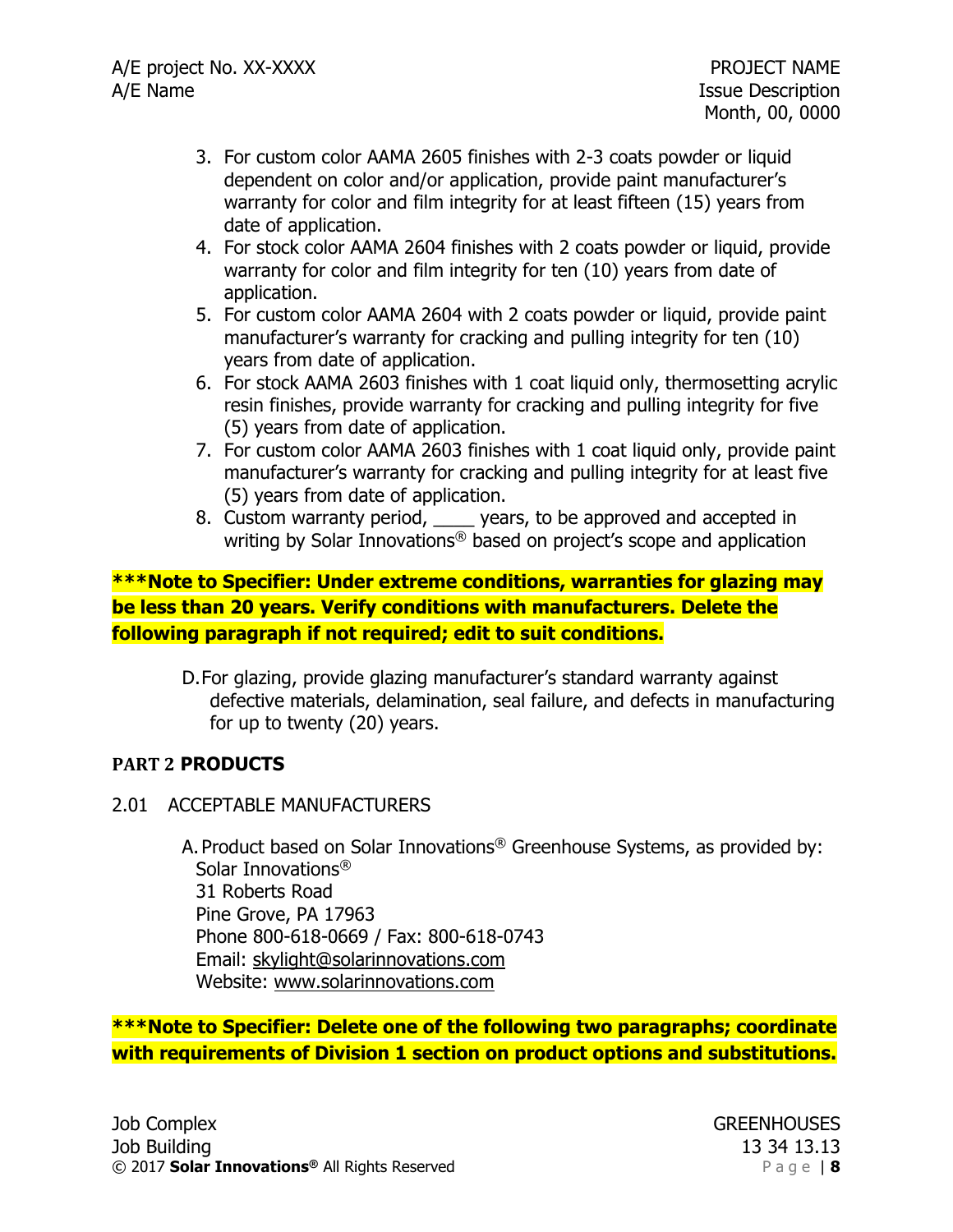#### B. Substitutions not permitted

- 2.02 GREENHOUSES
	- A. Greenhouse SI5004
		- a. Dimensions
			- (1) Width \_\_\_\_\_
			- $(2)$  Length  $-$  \_\_\_\_\_\_\_\_
			- $(3)$  Projection  $\_\_$
			- (4) Ridge Height  $-$
			- (5) As indicated on the Drawings

**\*\*\*Note to Specifier: Through use of custom curves composed of laminated glass, custom curved eave structures can be provided with roof pitches varying from a 2/12 to an 8/12 and can meet any specified length. Straight eave enclosures can be designed with any roof pitch from 2/12 to 12/12 or greater.**

> (6) Roof Pitch  $-\underline{\hspace{2cm}}$ (7) Eave Height  $-$  \_\_\_\_\_\_

b. Configuration

### **\*\*\*Note to Specifier: Delete one of the following two paragraphs**

- (1) Straight Eave
- (2) Curved eave

### **\*\*\*Note to Specifier: Delete one of the following two paragraphs**

- (3) Double Pitch/ Even Span
- (4) Lean-to

**\*\*\*Note to Specifier: Consult manufacturer prior to completing this section of the specifications to verify glass solution matches intended application and safety requirements (laminated layers) of product. The manufacturer will select the type of glazing for the project based on project location, site, use of structure, and input from the Architect. If glazing type has been determined, modify the following to indicate type, thickness, tint, and other specific requirements.**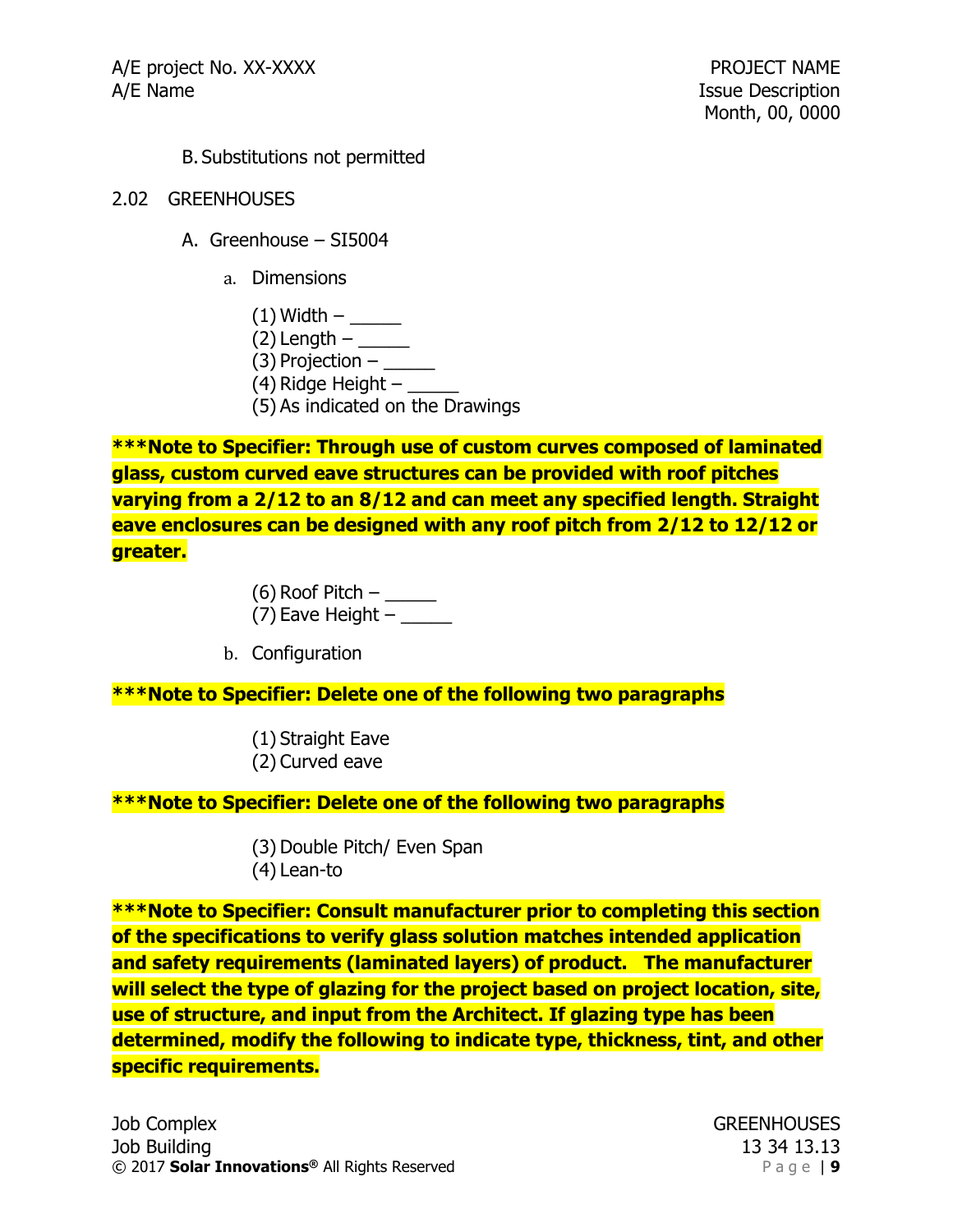### B.Glazing

- 1. Single pane glazing options (define variances between sloped and vertical glazing as needed.)
	- a. 3/16" (5mm) float glass
	- b. ¼" (7mm) float glass
	- c. Polycarbonate
	- d. Other: \_\_\_\_\_\_\_\_\_\_
- 2. Double pane glazing options (verify variances between sloped and vertical glazing as needed.)
	- a. 1" insulated glass unit
		- (1) Outboard glazing lite  $-3/16$ " tempered clear glass with LoE 272 low-emissivity coating on surface two
		- (2) Air spacer Stainless Steel spacer with dual seals of polyisobutylene/silicone and filled with argon gas
		- (3) Vertical inboard glazing lite  $-3/16$ " tempered clear glass
		- (4) Sloped inboard glazing lite 5/16" annealed clear laminated glass with an .060PVB interlayer
- 3. Specialty glazing options (job specification sections can be provided for the following specialty glazing options.)

**\*\*\*Note to Specifier: Discuss all specialty glazing options with the manufacturer to determine viability, benefits, and recommended installation locations.**

- a. Electrochromic Glass glazing system that can be controlled through a building automation system, greenhouse automation system, or manually; shading, glare, and HVAC can all be controlled.
- b. Thermochromic Glass glazing system that is 'tinted' via natural heat
- 4. Glazing Accessories
	- a. Decorative Mullions
	- b. Interior Grids  $3/16''$  x  $5/8''$  (4.76mm x 15.87mm)
	- c. Simulated Divided Lites  $-3/8$ " x 5/8" (9.52mm x 15.87mm)
	- d. Applied Grids
		- (1) ¾" traditional grids
		- (2) 1 ¼" traditional grids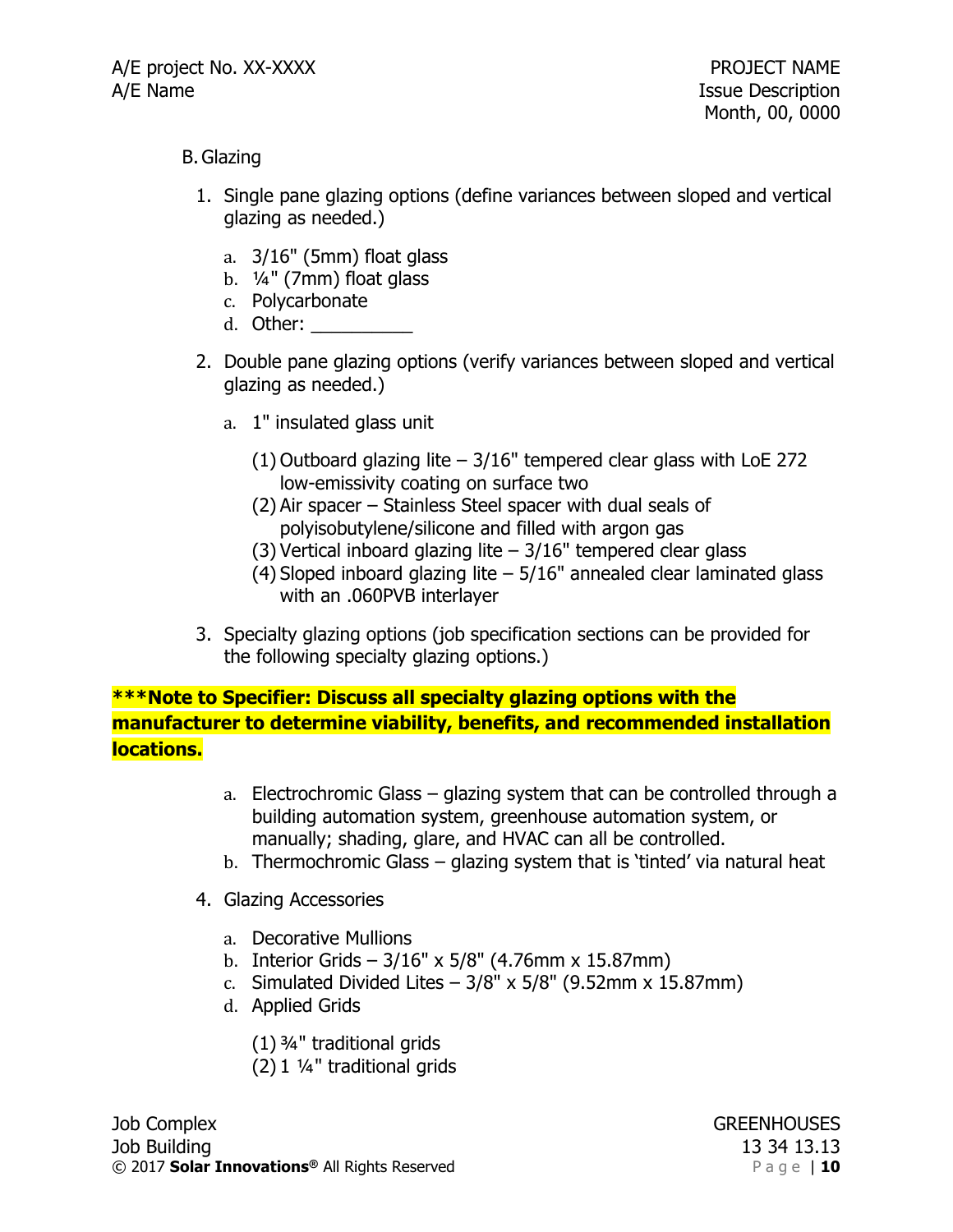- (3) 7/8" colonial grids
- (4) 7/8" ogee grid
- (5) ¾" low profile grid
- e. Decorative Raised Panels

C. Framing Members

1. Framing Members – Aluminum

# **\*\*\*Note to Specifier: Edit paragraphs appropriately.**

- a.  $SI5204 LD$  System  $2"$  (50mm) by:
	- (1) 2" (50mm), not including glazing depth.
	- (2) 2 13/16" (71mm), not including glazing depth.
	- $(3)$  5  $\frac{1}{2}$ " (139.7mm), not including glazing depth.
	- (4) 8" (203.2mm), not including glazing depth.
- b. SI5204I  $-I$ -Beam System  $-2$ " (50mm) by:
	- (1) 2" (50mm), not including glazing depth.
	- (2) 2 13/16" (71mm), not including glazing depth.
- c.  $SI5204R Restoration System 2" (50mm) by:$ 
	- (1) 2" (50mm), not including glazing depth.
- d. SI5254 HD System 2  $\frac{1}{2}$ " (63.5mm) by
	- (1) 4" (101.6mm), not including glazing depth.
	- (2) 6" (152.4mm), not including glazing depth.
	- (3) 7" (177.8mm), not including glazing depth.
	- (4) 8" (203.2mm), not including glazing depth.
- e. Framing Member Cross Section As required to accomplish performance criteria.
	- (1) Framing Member Cross Section \_\_\_\_\_

**\*\*\*Note to Specifier: The following is applicable only on curved eave evenspan structures. Standard bay width options are for 14.75° pitches. 30.5" bay centers are the only option available for 30° pitch.**

a. Bay Centers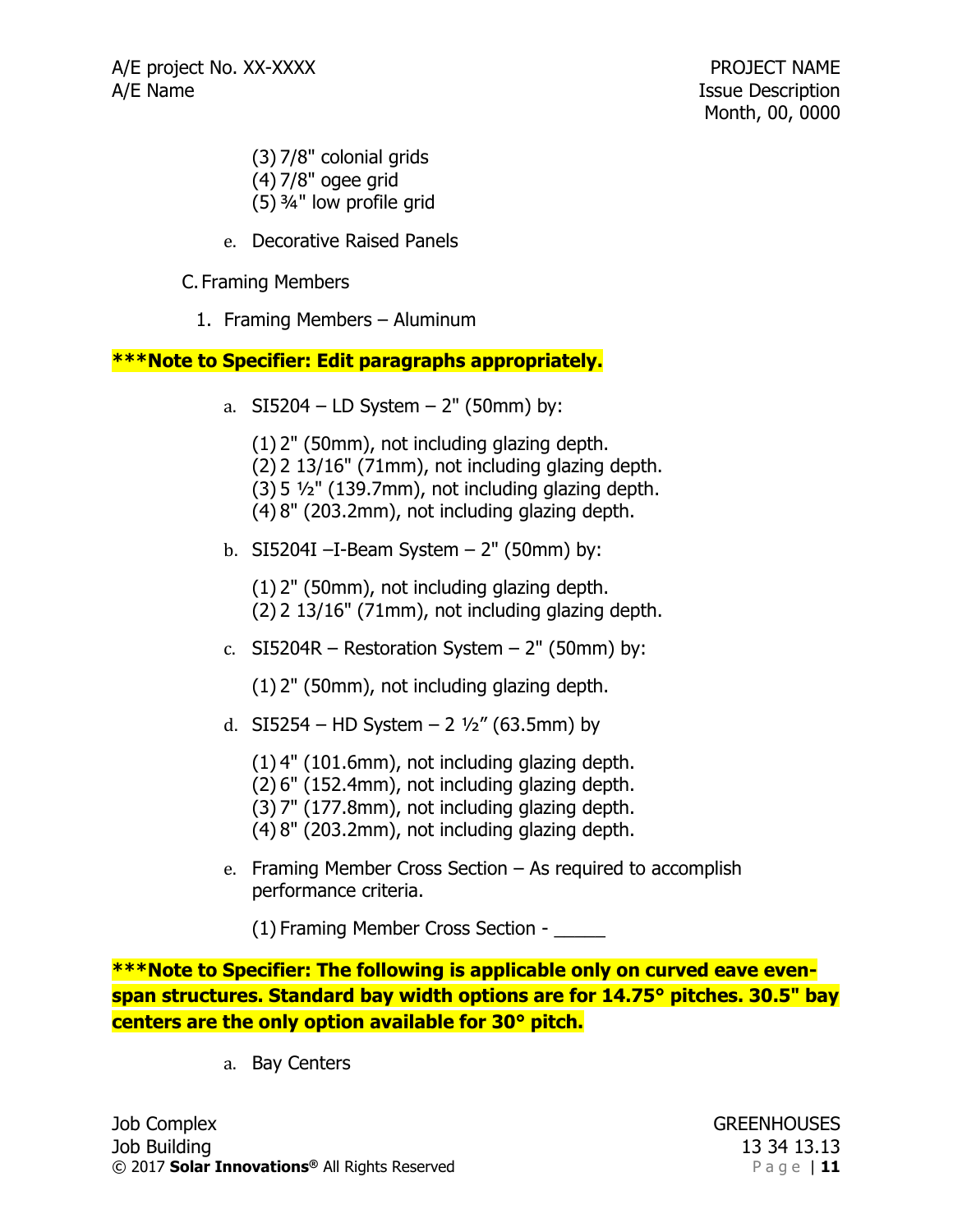- (1) Bay Centers 30.5" (774.7mm)
- (2) Bay Centers 38" (965.2mm)
- (3) Bay Centers 46.5" (1181.1mm)
- (4) Custom Bay Centers: \_\_\_

### **\*\*\*Note to Specifier: Retain or add accessories desire for structure. All accessories must be included in submitted architectural drawings.**

D.Accessories – all operable accessories must include a thermal break

- a. Awning Windows (Must be thermally broken)
- b. Casement Windows (Must be thermally broken)
- c. Operable Skylights (Must be thermally broken)
- d. Terrace Door (Must be thermally broken)
- e. French Doors (Must be thermally broken)
- f. Pivot Windows (Must be thermally broken)
- g. Tilt Turn Windows (Must be thermally broken)
- h. Hopper Windows (Must be thermally broken)
- i. Appliques
- j. Corners
- k. Corner Posts
- l. Ridge Crests
- m. Moldings
- n. Decorative Crown
- o. Decorative Gutter
- p. Palladian
- q. Trims
- r. Grids
- s. Finials
- t. Transom Band

**\*\*\*Note to Specifier: Provide the design intent of the mullion(s) here or as indicated on the Drawings. For instance, the design may call for the use of mullion(s) to break up the glass to match the pattern on an existing structure. Any type of guideline for design the Architect can provide will assist the manufacturer in a workable design solution. Select one of the following options or modify to reflect actual design intents. Obtain the manufacturer's approval of design shown on Drawings.**

u. Mullion and Purlin Design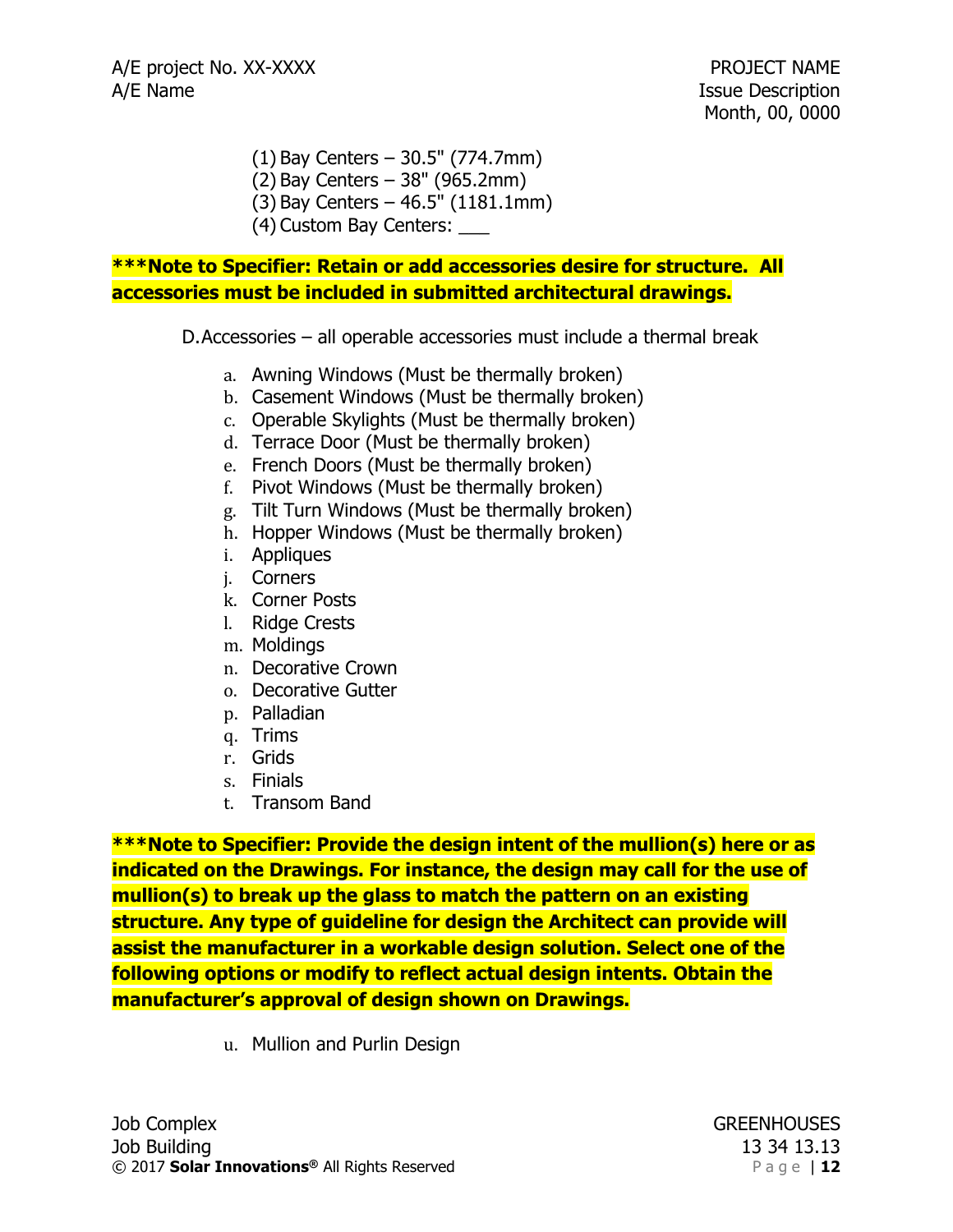- (1) Basic Mullion and Purlin Design Uniform bay widths; dimension as recommended by manufacturer.
- (2) Basic Mullion and Purlin Design As indicated on the Drawings.

**\*\*\*Note to Specifier: Many code jurisdictions have their own local code requirements. Provide local code requirements under which the project is being designed; i.e. Uniform Building Code, 1997 Edition with local amendments. If project location is only national code jurisdiction, indicate as such.**

E. Local Code Jurisdiction -

# 2.03 GREENHOUSE OPERATIONS EQUIPMENT

- A. Ventilation
	- 1. Eave and ridge vent operators Linear actuator motors designed specifically for the vent application. Motor must be moisture resistant.
	- 2. Horizontal air flow  $fan(s)$  (HAF) Supply and mount fans as shown on approved greenhouse shop drawings. Size and location is to be determined by the professional opinion of the greenhouse manufacturer and is to be shown on the approved greenhouse shop drawings.
	- 3. Exhaust fan(s) Supply and mount exhaust fans as shown on approved greenhouse shop drawings. Size and location is to be determined by the professional opinion of the greenhouse manufacturer and is to be shown on approved greenhouse shop drawings.
	- 4. Air intake shutter(s)  $-$  Supply and mount intake shutters as shown on approved greenhouse shop drawings. Size is to be matched to required exhaust fan(s).
- B. Cooling
	- 1. Evaporative cooler(s) Supply and mount evaporative cooler(s) as shown on approved greenhouse shop drawings. Coolers to be manufactured by Champion or Essick Air or greenhouse manufacturer approved equal and sized accordingly to structure requirements by greenhouse manufacturer. Size and models to be represented on approved greenhouse shop drawings. Greenhouse contractor will supply ducting into greenhouse based upon approved greenhouse shop drawings. General contractor is responsible for supply of mounting pad location on level ground. Wiring hookup and plumbing hookup to be provided by other trade(s).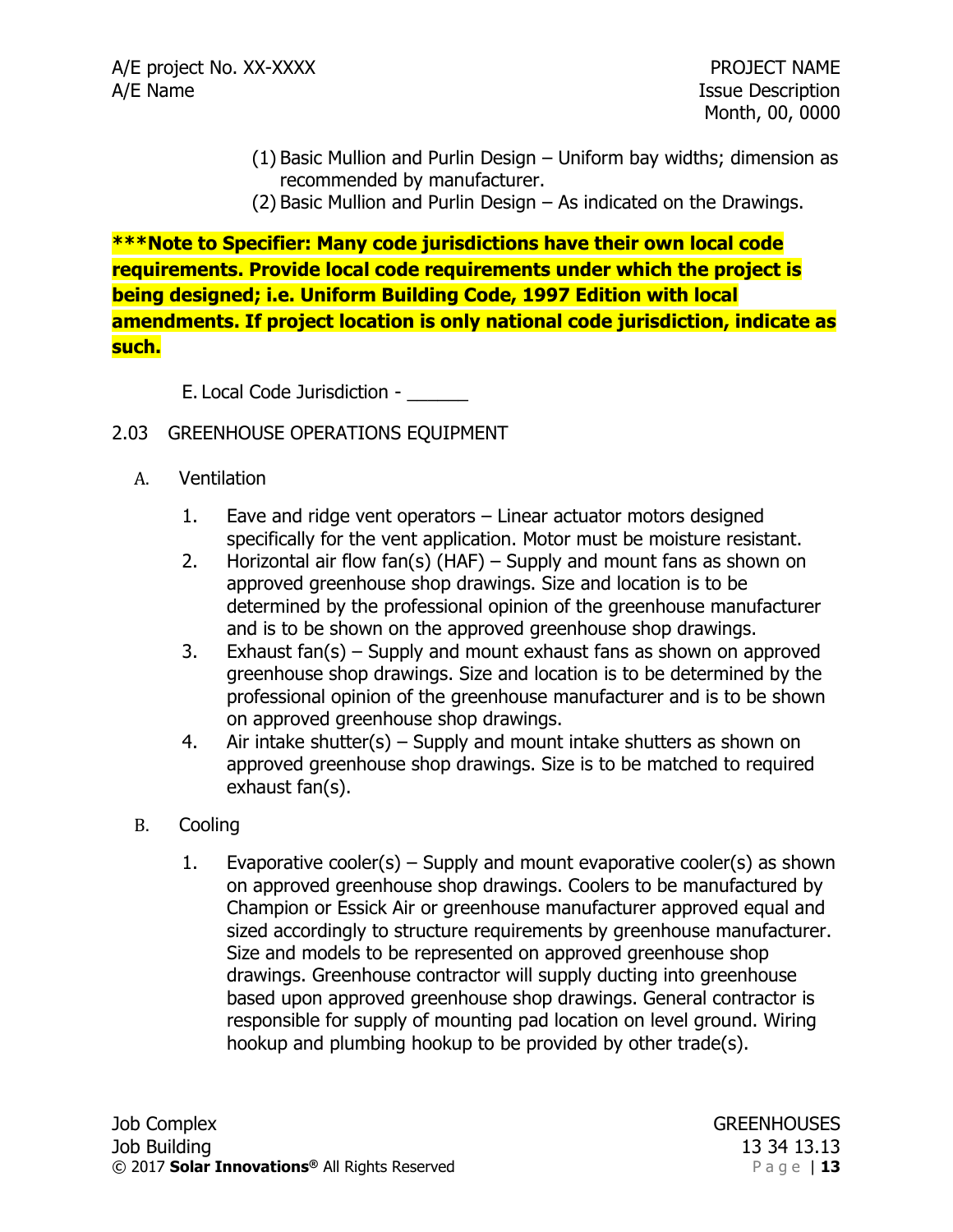- C. Heating
	- 1. Natural gas or LP heater(s) Supply and mount heater as shown on approved shop drawings. Gas heater to be manufactured by Modine or greenhouse manufacturer approved equal. Gas heater to be sized and located by greenhouse manufacturer and represented on approved greenhouse shop drawings.
- D. Shading System(s)
	- 1. Vertical or sloped shade system Supply and mount vertical or sloped shade system as shown on approved greenhouse shop drawings. Greenhouse shading system to be manufactured with Phifer Shearweave Solar shades or greenhouse manufacturer approved equal. Wiring to be provided by other trade(s).
	- 2. Horizontal shade system Supply and mount horizontal shade system as shown on approved greenhouse shop drawings. Greenhouse shading system to be manufactured with Phifer Shearweave Solar shades or greenhouse manufacturer approved equal. Wiring to be provided by other trade(s).
- E. Lighting
	- 1. Grow light(s) Grow light(s) shall be designed to provide adequate lighting for approved greenhouse bench layout. Grow light(s) to be switchable ballast for both metal halide and high pressure sodium bulb units. Grow lights shall be mounted and located by greenhouse manufacturer. Grow light(s) shall be shown on approved greenhouse shop drawings. Grow lights come outfitted with molded plugs. Wiring of lighting circuit is to be provided by other trade(s).
	- 2. Task light(s) To be provided by other trade(s).
- F. Humidification
	- 1. Fogger(s) Supply and mount atomizing/fogging fan(s) as shown on approved greenhouse shop drawings. Fogger(s) to be sized and located by greenhouse manufacturer. Fogger(s) shall be manufactured by Jaybird Manufacturing or greenhouse manufacturer approved equal. Plumbing and electrical hookup by other trade(s).
- G. Watering system(s)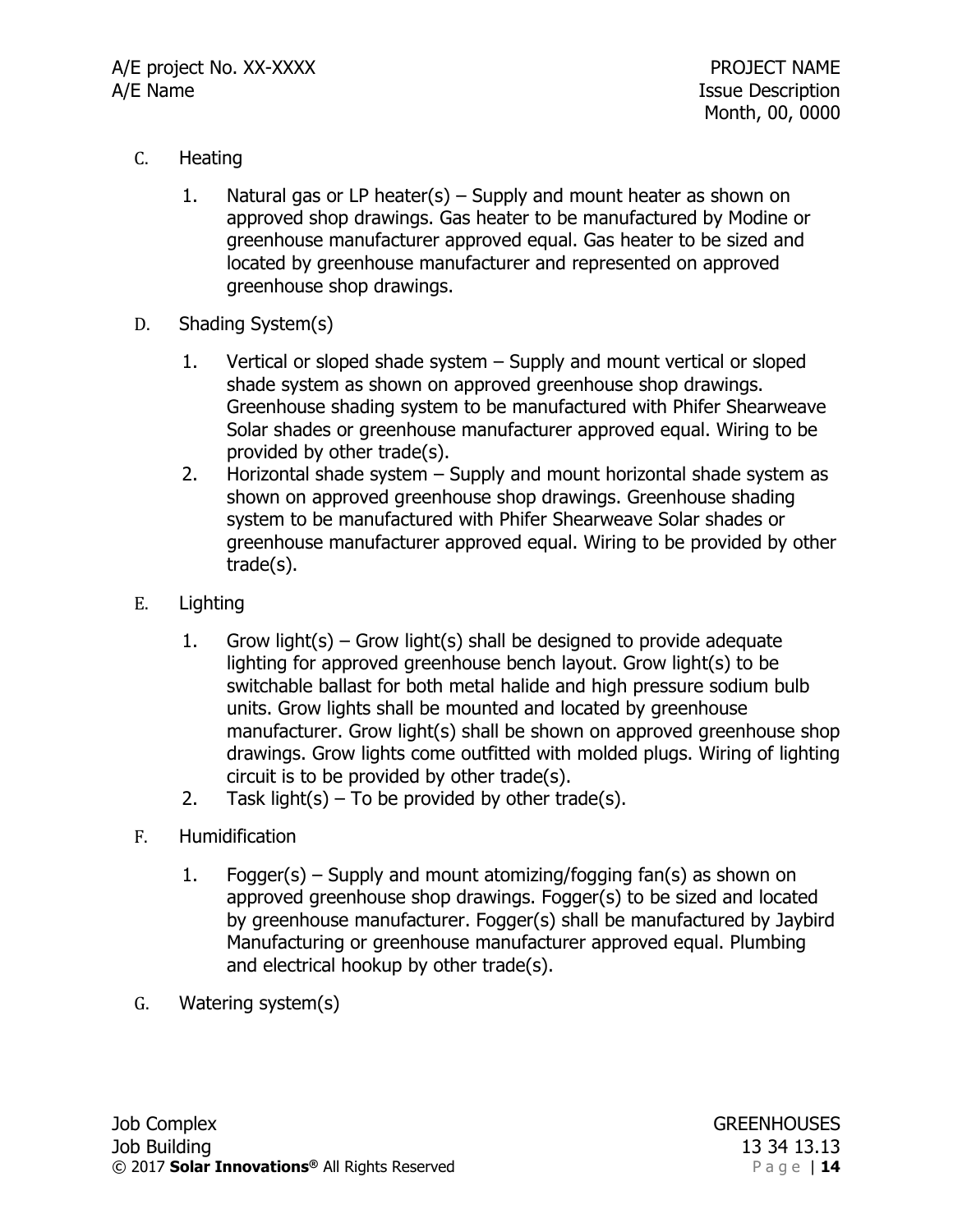- 1. Drip irrigation Supply and mount bench mounted drip irrigation system. Drip irrigation system shall be manufactured by Dramm, Phytotronics (based on final design), or greenhouse manufacturer approved equal. System shall provide adequate drippers and punch tool to install future drippers shall be supplied with system. Installed drippers shall be outfitted with a shut-off mechanism for the individual nozzles. Plumbing and wiring to be provided by other trade(s).
- 2. Misting irrigation Supply and mount bench mounted misting irrigiation. Misting irrigation system shall be manufactured by Dramm, Phytotronics (based on final design), or greenhouse manufacturer approved equal. System shall provide adequate coverage for bench area. Plumbing and wiring to be provided by other trade(s).
- H. Environmental control system
	- 1. Environmental control system Supply and mount a fully-functional control system with electrical control cabinets built specifically for the greenhouse based on the approved greenhouse shop drawings. Control system shall be capable of controlling each zone independently using interior zone data and/or exterior data that is supplied by a weather station included in the control system. Environmental control system shall include PC interface software package. System shall include complete electrical drawings and prints for final hook-up. Greenhouse control system shall be represented on the approved shop drawings for system mounting location. Mounting of sensors and weather station shall be the responsibility of greenhouse manufacturer. Wiring of control system, sensors, and weather station shall be provided by other trade(s).
		- a. One day of training and on site commissioning to be completed by the control system manufacturer
- I. Greenhouse Bench(es) Manufacturer of greenhouse shall also be manufacturer of greenhouse bench system. Greenhouse benches to be shown on approved greenhouse shop drawings. If bench mounted irrigation is selected, irrigation system shall also be represented on the approved greenhouse shop drawings. Greenhouse bench layout shall be coordinated between greenhouse manufacturer and architect for final approval.
- 2.04 MATERIALS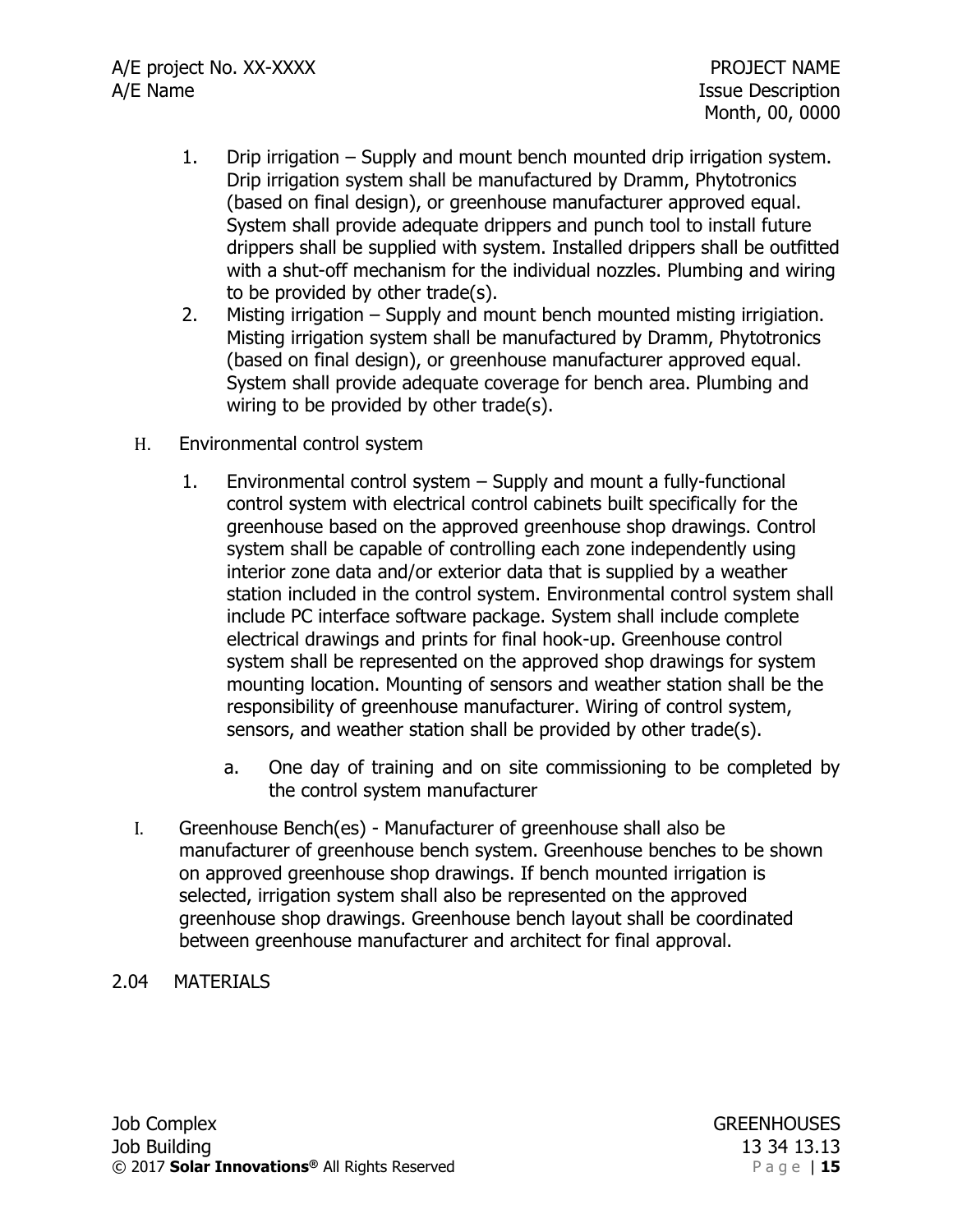- A. Aluminum 6063-T52, 6063-T6, or 6061-T6 alloy and temper. Other alloys and tempers may be used for non-structural members provided they do not void the required warranties. Indicate alloys and tempers clearly on shop drawings and in structural calculations.
	- 1. Framing Members Thickness based on design loading, cross sectional configuration, and fabrication requirement.
	- 2. Aluminum Flashing and Closures Minimum of 0.040" (1mm) thick.
	- 3. Snap-on Covers and Miscellaneous Non-structural trim Minimum thickness recommended by the manufacturer.
- B.Insulated Panels Expanded polystyrene; provide at all filler panels and sheet metal members.
- C.Glazing See Product Section
- D.Glazing Gaskets Compression type design, replaceable, EPDM, complying with ASTM C864, with solid strand cord to prevent shrinkage.
	- 1. Completely compatible with glazing sealant to be used
	- 2. Profile and hardness as necessary to maintain uniform pressure for watertight seal
	- 3. Manufacturer's standard black color
- E. Flashings Sheet aluminum, same finish as for system components; secured with concealed fastening method or fastener with head finished to match; thickness as required for conditions encountered.

# **\*\*\*Note to Specifier: Verify with manufacturer if internal reinforcing is required based on framing material, size, and configuration.**

- F. Internal Reinforcing
	- 1. ASTM A36/A36M for carbon steel; or ASTM B308/B308M for structural aluminum
	- 2. Shapes and sizes to suit installation
	- 3. Shop coat steel components after fabrication with manufacturer recommended primer

G.Setting Blocks, Edge Blocks, and Spacers – As required by manufacturer and compatible with insulated glass where required

- H.Structural Glazing Sealant Manufacturer's Standard; black
- I. Perimeter Sealant Manufacturer's Standard color to match framing finish if available, otherwise color as selected from manufacturer's standard range
- J. Anchors and Fasteners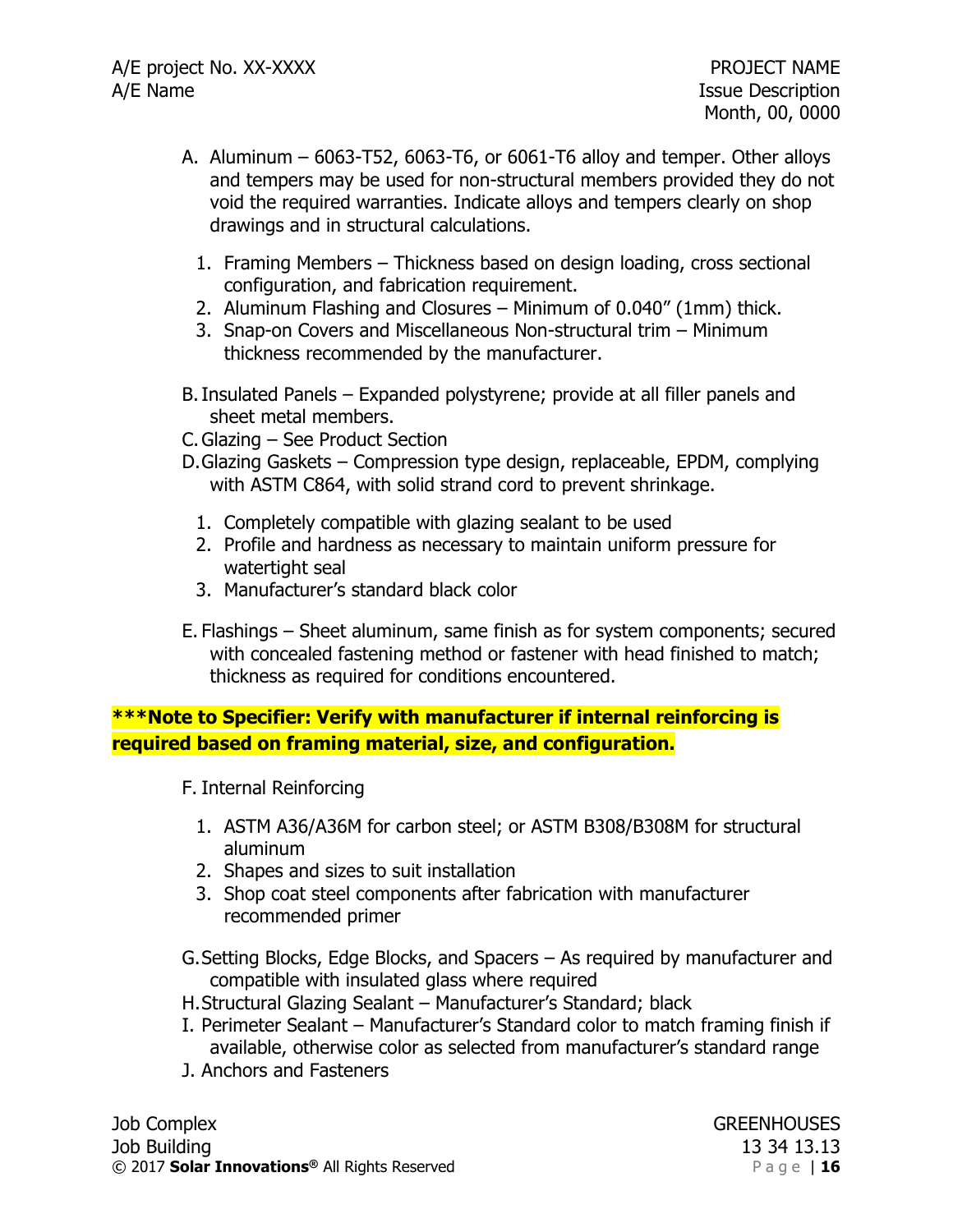- 1. Aluminum and Stainless Steel of type which will not cause electrolytic action or corrosion
- 2. Zinc cadmium-plated fasteners may be used if acceptable to manufacturer.
- 3. Finish exposed fasteners to match aluminum frame

K. Accessories – Provide accessories as schedule to achieve design intent and environmental control.

# 2.05 FINISHES

# **\*\*\*Note to Specifier: Delete all but one of the following frame finishes. If more than one finish is required, indicate the locations where each is to be used on the architectural drawings.**

# A. Aluminum Finishes

- 1. Unfinished Aluminum: Mill
- 2. Aluminum Finish: Anodized complying with AAMA 611
	- a. Color: Clear (Class I)
	- b. Color: Dark Bronze
- 3. Aluminum Finish: AAMA 2605 finish
	- a. Color: Manufacturer's standard bronze color
	- b. Color: Manufacturer's standard Hartford green color
	- c. Color: Manufacturer's standard white color
	- d. Color: Manufacturer's standard sandstone color
	- e. Color: Manufacturer's standard black color
	- f. Color: Manufacturer's standard natural clay color
- 4. Aluminum Finish: AAMA 2604 finish
	- a. Color: Manufacturer's standard bronze color
	- b. Color: Manufacturer's standard Hartford green color
	- c. Color: Manufacturer's standard white color
	- d. Color: Manufacturer's standard sandstone color
	- e. Color: Manufacturer's standard black color
	- f. Color: Manufacturer's standard natural clay color
- 5. Aluminum Finish: AAMA 2603 finish
	- a. Color: Manufacturer's standard bronze color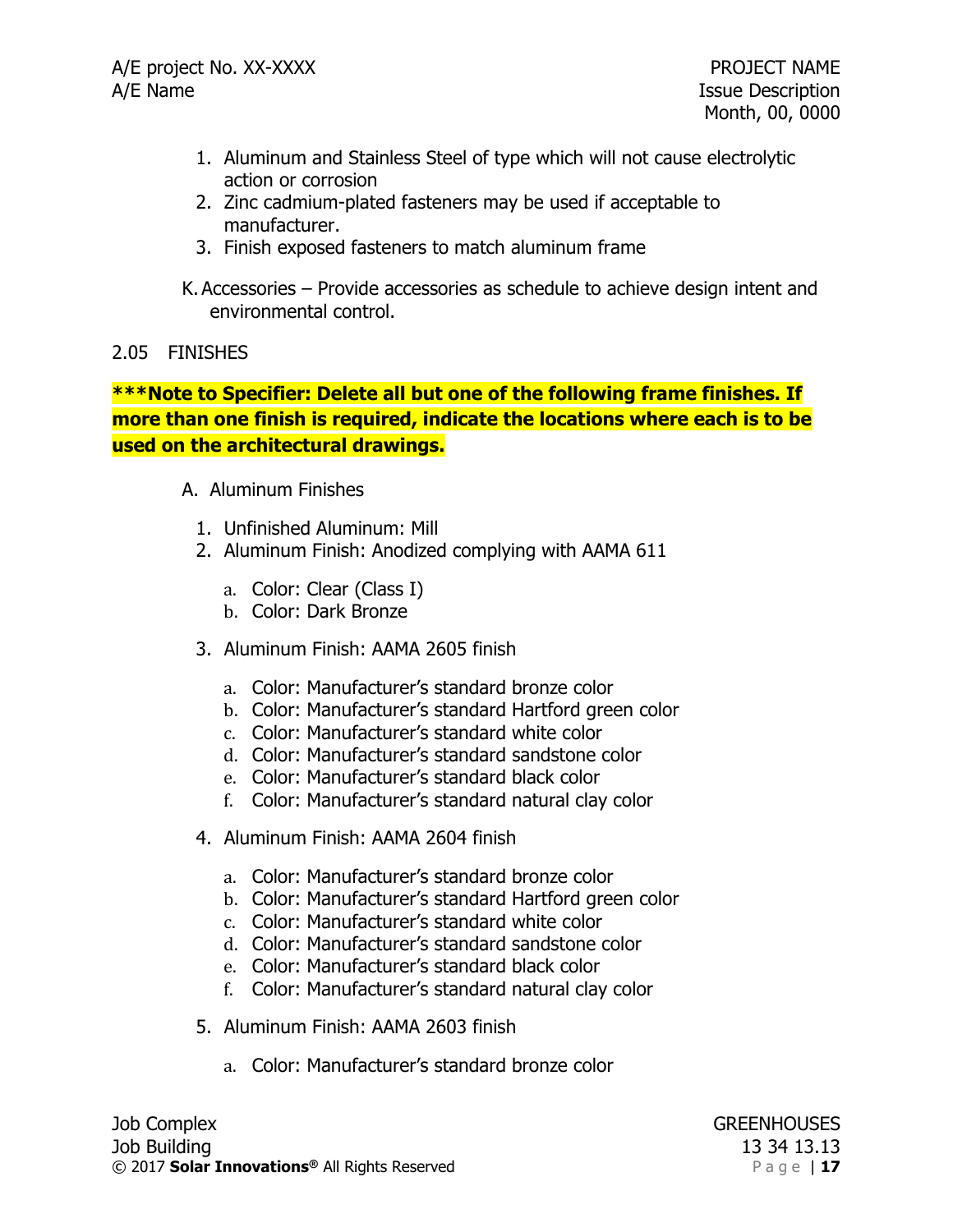- b. Color: Manufacturer's standard Hartford green color
- c. Color: Manufacturer's standard white color
- d. Color: Manufacturer's standard sandstone color
- e. Color: Manufacturer's standard black color
- f. Color: Manufacturer's standard natural clay color

# **\*\*\*Note to Specifier: If a custom color or a different type of finish is required, verify availability with manufacturer and enter a description below.**

- 6. Aluminum Liquid Finish: \_\_\_\_\_\_\_\_\_\_\_\_\_\_\_\_\_\_\_\_
- 7. Aluminum Powder Finish: \_\_\_\_\_\_\_\_\_\_\_\_\_\_\_\_\_\_\_\_
- 8. Aluminum Anodized Finish:
- 9. Metal Cladding:
- 10.Equipment Finishes All related greenhouse equipment shall be per original manufacturer's original finish. Equipment shall not be painted to match greenhouse finish to preserve equipment form, fit, looks and original warranty.

### 2.06 FABRICATION

- A. Fabricate components in accordance with the shop drawings approved by the architect.
- B. All major fabrication shall be done at the manufacturing location and not onsite.
- C.Manufacturer shall remove all burrs and rough edges prior to finish application.
- D.Install all gaskets and tapes at factory, as reasonable.
- E. Disassemble only to the extent necessary for shipping and handling limitations.
- F. Manufacturer shall be notified of any field modification prior to the activity commencing.
- G.All welding shall comply with standards set forth by the American Welding Society.
- H.Grind exposed welds smooth and flush with adjacent surfaces before finishing; restore mechanical finish.
- I. Perform all work in a method that will meet or exceed industry standards.
- J. Isolation membrane materials shall be used to separate dissimilar metals to prevent galvanic corrosion/action between materials.
- K. Fabricate components to allow for accurate and rigid fit of joints and corners. Match components carefully ensuring continuity of line and design. Ensure joints and connections will be flush and weather tight. Ensure slip joints make full, tight contact and are weather tight.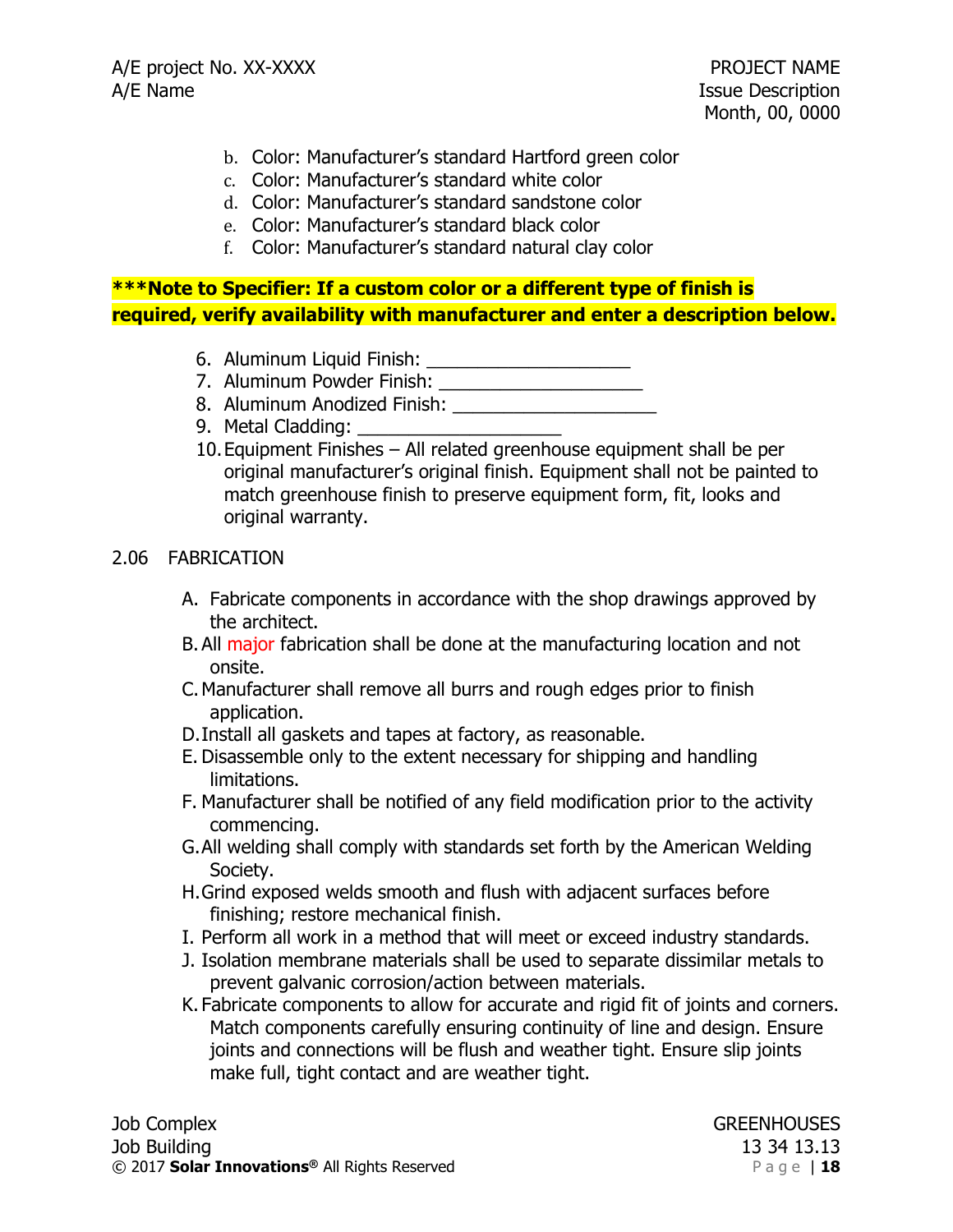# **\*\*\*Note to Specifier: Delete the following if internal reinforcing is not required for this project.**

### L. Steel Components

- 1. Clean surfaces after fabrication and immediately prior to application of primer in accord with manufacturer's recommendations.
- 2. Apply specified shop coat primer in accord with manufacturer's instructions to provide 1.0 mil (0.05mm) minimum dry film thickness
- M. Fabricate components true to detail and free from defects impairing appearance, strength or durability.
- N.Provide contoured exterior horizontal or purlin glazing retainers to minimize water, ice, and snow buildup.
- O.Reinforce components at anchorage and support points, joints, and attachment points for interfacing work.
- P. Accurately size glazing to fit openings allowing for clearances as set forth by the "Glazing Manual" published by the Flat Glass Marketing Association (FGMA).
- Q.Cut glass clean and carefully. Nicks and damaged edges will not be accepted. Replace all glass with damaged edges.

# **PART 3 EXECUTION**

# **\*\*\*Note to Specifier: This section is only applicable if Solar Innovations® installation is accepted.**

### 3.01 PREPARATION

- A.General contractor shall direct, supervise, and inspect all site work related to the greenhouse.
- B.Do not begin installation until substrates have been properly prepared and approved by manufacturer. Substrate preparation shall be done in strict accordance with the approved shop drawings.
- C.If substrate penetration is the responsibility of another installer, notify Architect of unsatisfactory preparation before proceeding.
- D.Thoroughly clean all surfaces and substrates prior to installation.
- E. Prepare surfaces using the method recommended by the manufacturer for achieving the best result for the substrate under the project conditions.

### 3.02 INSTALLATION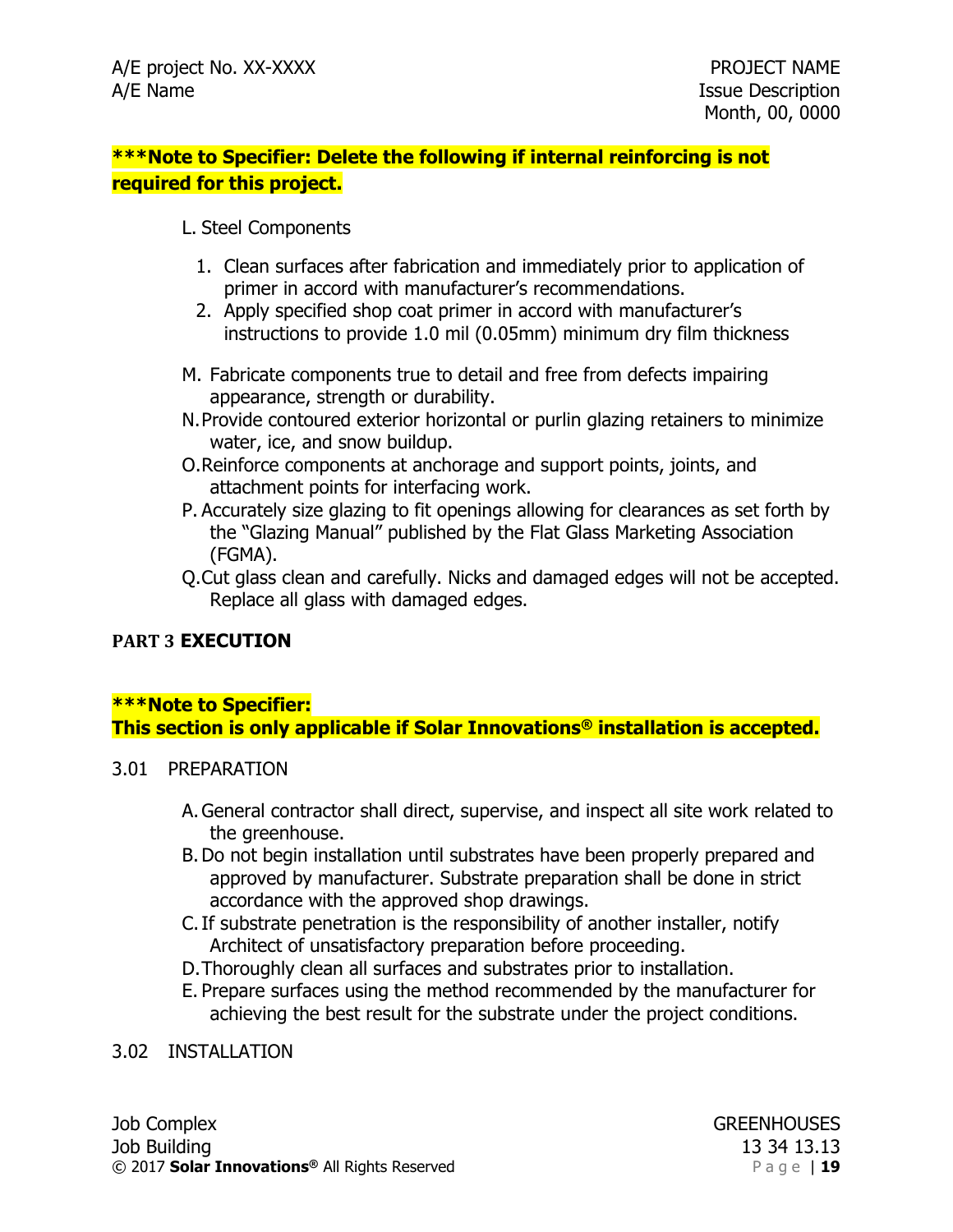- A. Installation of the greenhouse shall be done in accordance with approved shop drawings and manufacturer's instruction and installation manual(s).
- B. Separate dissimilar materials using nonconductive tape, paint, or other material not visible in finished work.
- C. Provide attachments and shims to permanently fasten system to building structure.
- D.Maintain dimensional tolerances and alignment with adjacent work.
- E. Anchor securely in place, allowing for required movement, including expansion and contraction.
- F. Install glazing sealants in accordance with manufacturer's instructions without exception, including surface preparations.
- G.Set sill members in bed of sealant. Set other members with internal sealants to provide weather tight construction.
- H.Install flashings, bent metal closures, corners, gutters, and other accessories as required or detailed.
- I. Clean surfaces and install sealant in accordance with sealant manufacturer's instructions and guidelines.

# 3.03 ADJUSTING AND CLEANING

- A. Adjust hinge set, locksets, and other hardware for proper operation. Lubricate using a suitable lubricant compatible with door and frame coatings.
- B. Remove temporary coverings and protection of adjacent work areas. Repair or replace damaged installed products. Clean installed products in accordance with manufacturer's instructions before owner's acceptance.
- C.Any abraded surface of the finish shall be cleaned and touched up with air dry paint, as approved and furnished by the window manufacture, in a color to match factory applied finish.
- D.Remove from project site, and legally dispose of construction debris associated with this work.
- E. Removable sill and head stop provide for greater serviceability of hardware without the need to remove the other panels.

### 3.04 HOUSEKEEPING

- A. Manufacturer shall deliver all related operating instructions, maintenance manuals, and warranty registration cards to the general contractor during the completion of the project.
- B.Installer shall protect installed products until completion of the installation from all construction debris and natural elements.